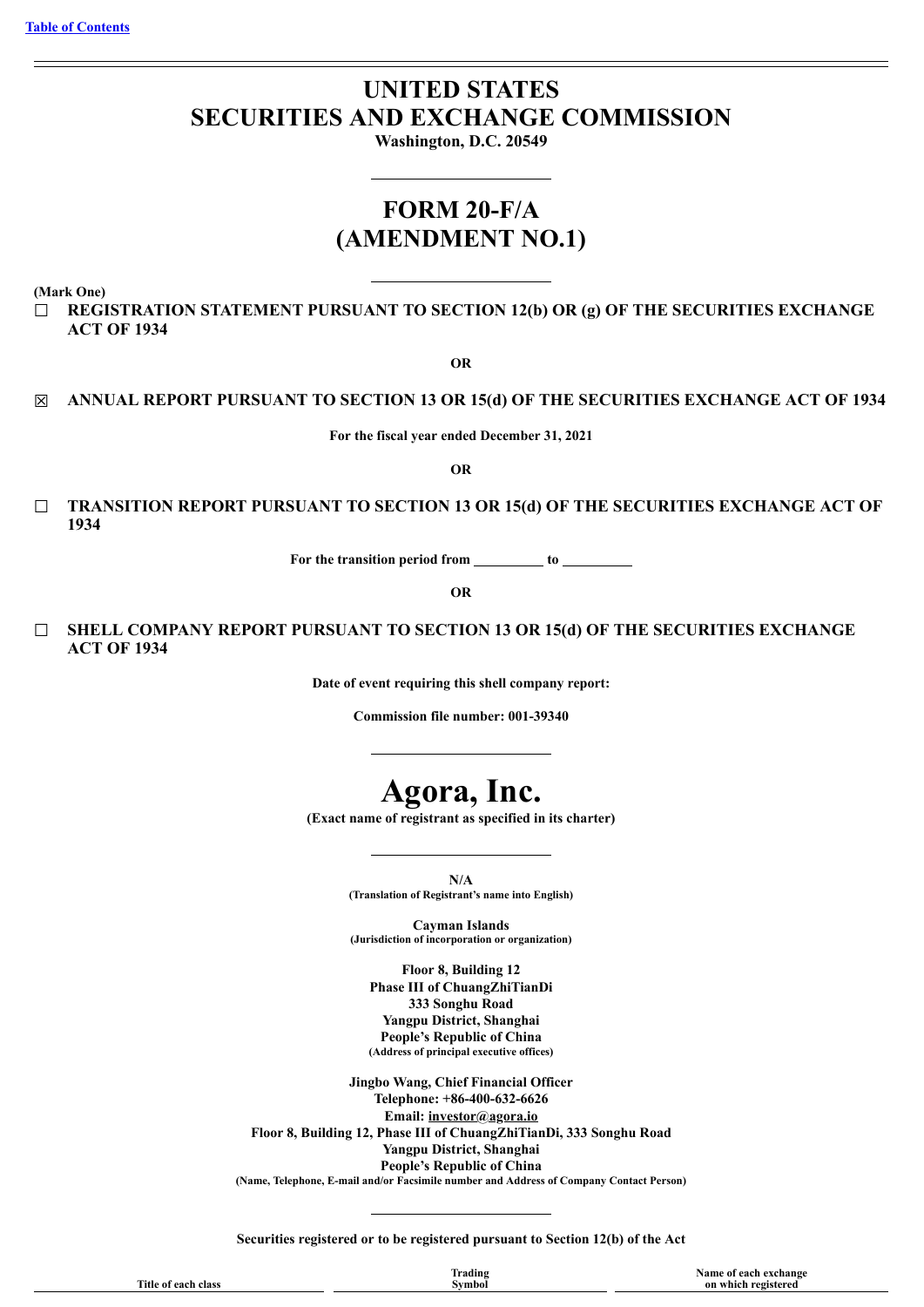**depositary shares representing four Class A ordinary share, par value US\$0.0001 each) Class A ordinary shares, with a par value of US\$0.0001 each\***

Not for trading, but only in connection with the listing on the Nasdaq Global Select Market of American depositary shares

#### **Securities registered or to be registered pursuant to Section 12(g) of the Act:**

## **[None]**

### **Securities for which there is a reporting obligation pursuant to Section 15(d) of the Act:**

**[None]**

Indicate the number of outstanding shares of each of the issuer's classes of capital or common stock as of the close of the period covered by the annual report.

Class A ordinary shares, par value US\$0.0001 each 387,302,624 were outstanding as of December 31, 2021

Class B ordinary shares, par value US\$0.0001 each 76,179,938 were outstanding as of December 31, 2021

Indicate by check mark if the registrant is a well-known seasoned issuer, as defined in Rule 405 of the Securities Act. Yes □ No ⊠

If this report is an annual or transition report, indicate by check mark if the registrant is not required to file reports pursuant to Section 13 or 15(d) of the Securities Exchange Act of 1934. Yes  $\Box$  No  $\boxtimes$ 

Indicate by check mark whether the registrant (1) has filed all reports required to be filed by Section 13 or 15(d) of the Securities Exchange Act of 1934 during the preceding 12 months (or for such shorter period that the registrant was required to file such reports) and (2) has been subject to such filing requirements for the past 90 days. Yes  $\boxtimes$  No  $\Box$ 

Indicate by check mark whether the registrant has submitted electronically every Interactive Data File required to be submitted pursuant to Rule 405 of Regulation S-T (§ 229.405 of this chapter) during the preceding 12 months (or for such shorter period that the registrant was required to submit such files). Yes  $\boxtimes$  No  $\square$ 

Indicate by check mark whether the registrant is a large accelerated filer, an accelerated filer, a non-accelerated filer, or an emerging growth company. See definition of "large accelerated filer," "accelerated filer" and "emerging growth company" in Rule 12b-2 of the Exchange Act.

Large Accelerated Filer ⊠ Accelerated Filer □ Non-accelerated Filer □

Emerging growth company  $\Box$ 

If an emerging growth company that prepares its financial statements in accordance with U.S. GAAP, indicate by check mark if the registrant has elected not to use the extended transition period for complying with any new or revised financial accounting standards† provided pursuant to Section 13(a) of the Exchange Act. □

† The term "new or revised financial accounting standard" refers to any update issued by the Financial Accounting Standards Board to its Accounting Standards Codification after April 5, 2012.

Indicate by check mark whether the registrant has filed a report on and attestation to its management's assessment of the effectiveness of its internal control over financial reporting under Section 404(b) of the Sarbanes-Oxley Act (15 U.S.C. 7262(b)) by the registered public accounting firm that prepared or issued its audit report.  $\boxtimes$ 

Indicate by check mark which basis of accounting the registrant has used to prepare the financial statements included in this filing:

| U.S. GAAP $\boxtimes$ | International Financial Reporting Standards as issued  | Other $\Box$ |
|-----------------------|--------------------------------------------------------|--------------|
|                       | by the International Accounting Standards Board $\Box$ |              |

If "Other" has been checked in response to the previous question, indicate by check mark which financial statement item the registrant has elected to follow.  $\Box$  Item 17  $\Box$  Item 18

If this is an annual report, indicate by check mark whether the registrant is a shell company (as defined in Rule 12b-2 of the Exchange Act). Yes  $\square$  No  $\square$ 

### **[APPLICABLE ONLY TO ISSUERS INVOLVED IN BANKRUPTCY PROCEEDINGS DURING THE PAST FIVE YEARS]**

Indicate by check mark whether the registrant has filed all documents and reports required to be filed by Section 12, 13 or 15(d) of the Securities Exchange Act of 1934 subsequent to the distribution of securities under a plan confirmed by a court. Yes  $\Box$  No  $\Box$ 

Auditor Name: PricewaterhouseCoopers Zhong Tian LLP Auditor Location: PricewaterhouseCoopers Zhong Tian LLP PCAOB ID: 1424

**American depositary shares (each American**

**API The Nasdaq Global Select Market**

**The Nasdaq Global Select Market**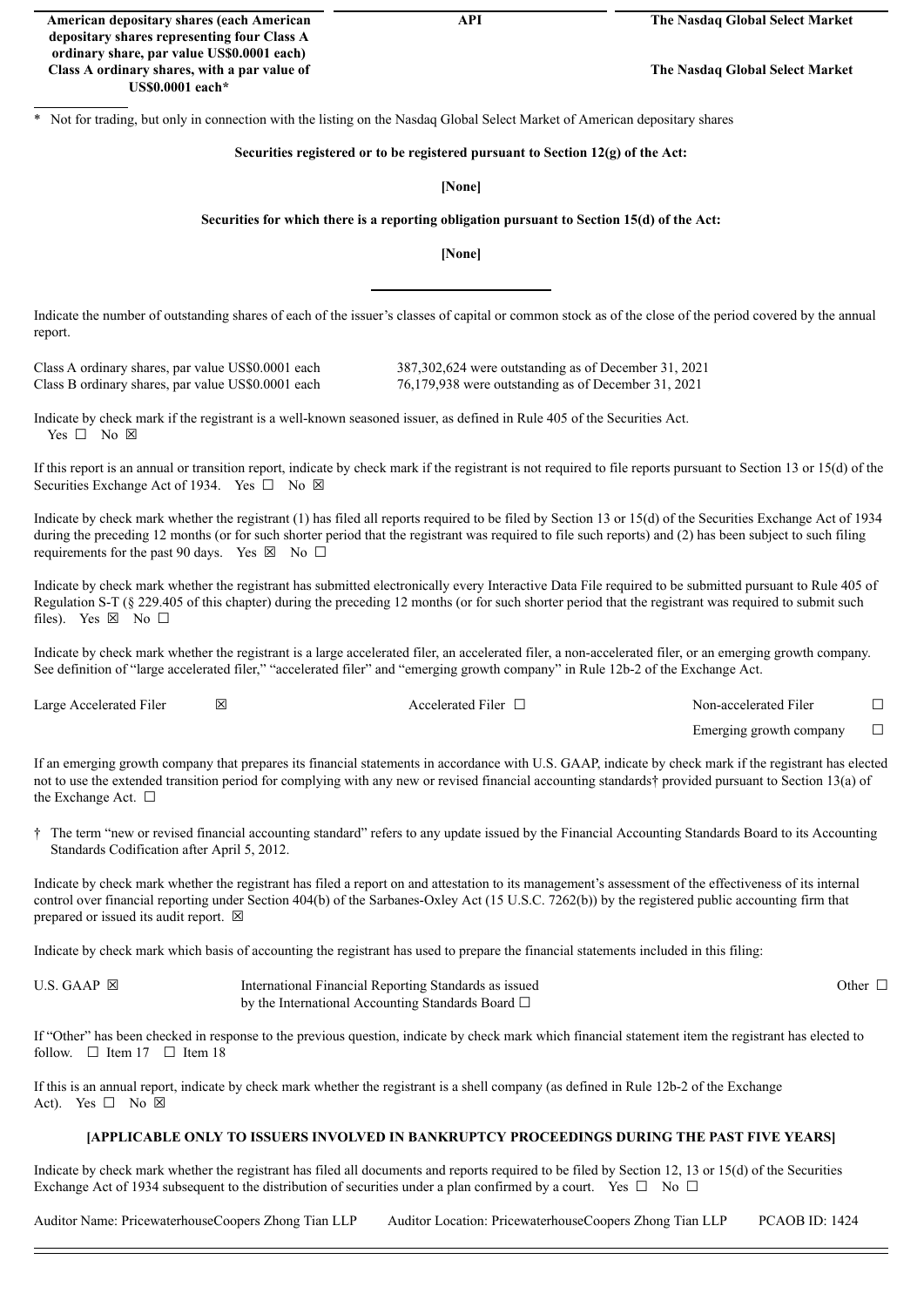$\equiv$ 

## **TABLE OF CONTENTS**

i

<span id="page-2-0"></span>**EXPL[AN](#page-3-0)ATORY NOTE** <u>PA[RT](#page-4-0) II</u> Item 16G Corporate Gove[rn](#page-4-1)ance PA[RT](#page-5-0) III Ite[m](#page-5-1) 19 Exhibits **SIGN[AT](#page-6-0)URES**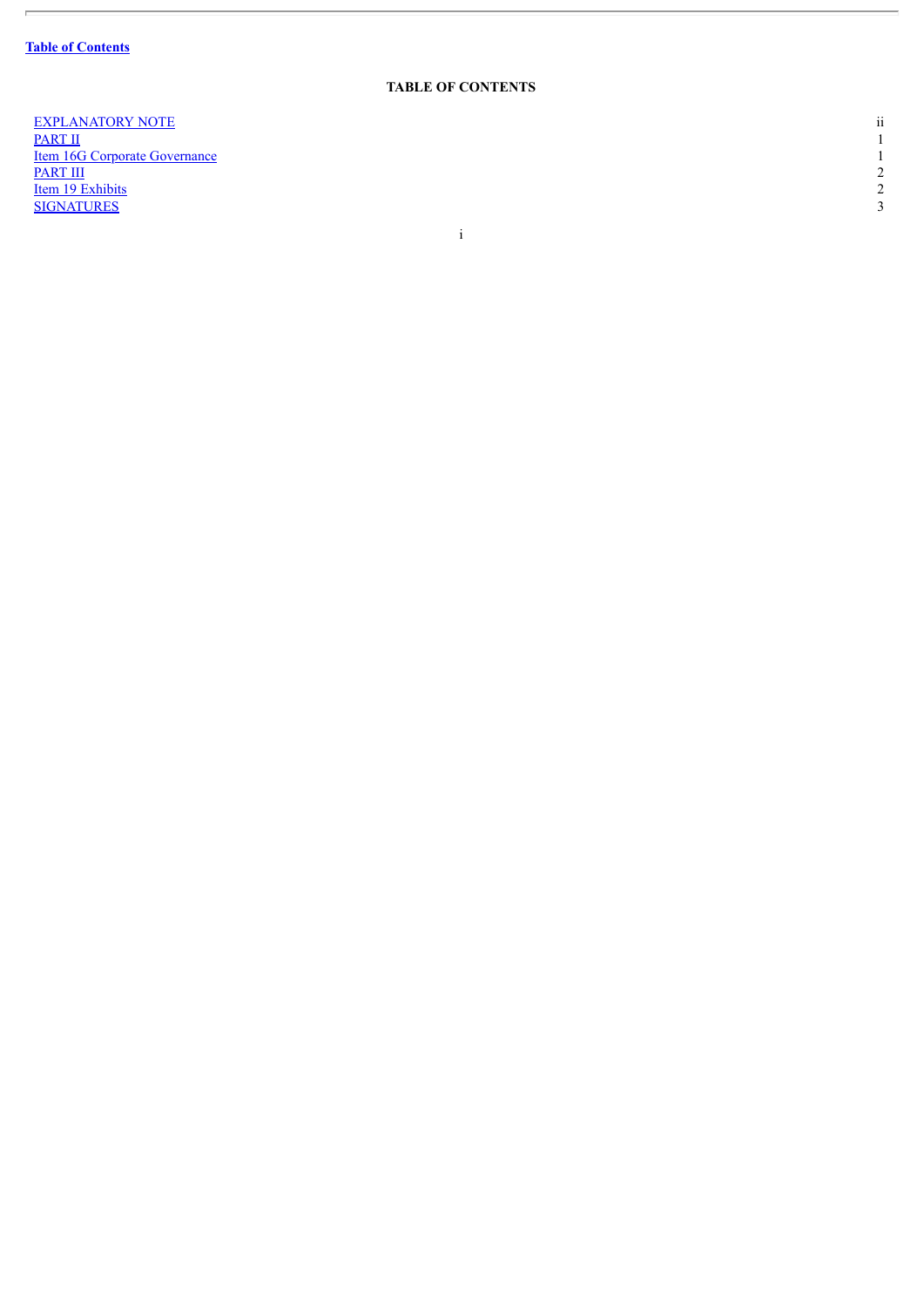#### **Explanatory Note**

<span id="page-3-0"></span>Agora, Inc. (the "Company") is filing this Amendment No. 1 to Form 20-F (this "Amendment No. 1") to amend its annual report on Form 20-F for the fiscal year ended December 31, 2021, which was filed with the Securities and Exchange Commission on April 28, 2022 (the "Original Filing").

This Amendment No. 1 is being filed solely for the purpose of updating the information in Item 16G of Part II of the Original Filing regarding the Company's reliance on home country practices. Accordingly, Item 16G of Part II of the Original Filing is hereby restated and replaced in its entirety in accordance with Rule 12b-15 promulgated under the Securities Exchange Act of 1934, as amended (the "Exchange Act"). In addition, pursuant to Rule 12b-15 under the Exchange Act, the Company is including Item 19 of Part III with this Amendment No. 1 solely to file the certifications required under the Sarbanes-Oxley Act of 2002.

Except as described above or as otherwise expressly indicated herein, no other change has been made to the Original Filing. This Amendment No. 1 continues to speak as of the date of the Original Filing and other than as set forth above, it does not, and does not purport to, amend, update or restate any other information or disclosure included in the Original Filing, or reflect any events that have occurred since the date thereof.

ii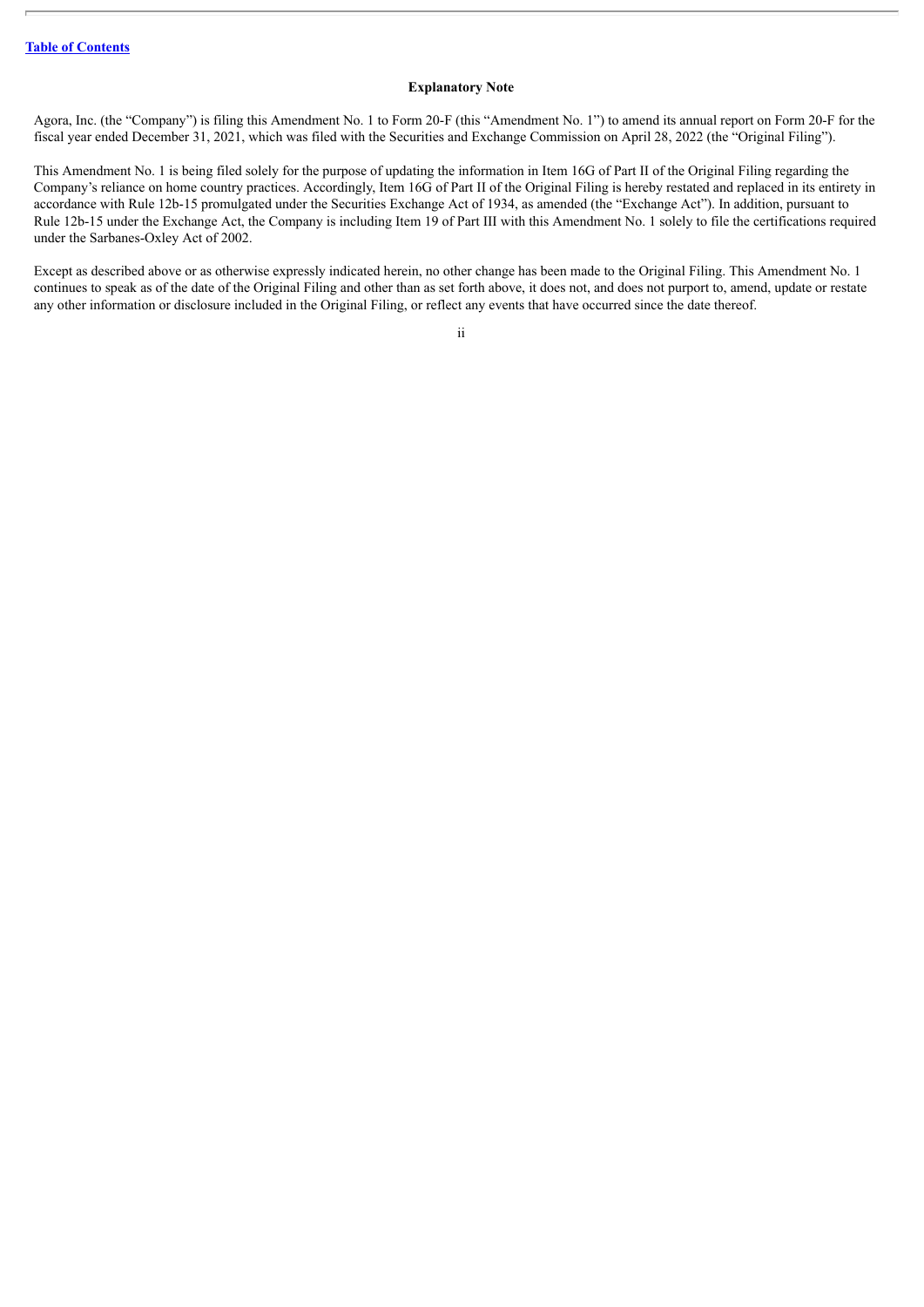### **PART II**

## <span id="page-4-1"></span><span id="page-4-0"></span>**ITEM 16G. CORPORATE GOVERNANCE**

We are a foreign private issuer within the meaning of the rules under the Exchange Act, and as such we are exempt from certain provisions of the securities rules and regulations that are applicable to U.S. domestic issuers. Moreover, the information we are required to file with or furnish to the SEC will be less extensive and less timely compared to that required to be filed with the SEC by U.S. domestic issuers. In addition, as a company incorporated in the Cayman Islands, we are permitted to adopt certain home country practices in relation to corporate governance matters that differ significantly from the Nasdaq Stock Market corporate governance standards. While we voluntarily follow most Nasdaq corporate governance standards, we do not intend to follow the Nasdaq rule below:

• Rule 5620(a) requires an annual meeting of shareholders to be held no later than one year after the end of the fiscal year. In this regard, we have elected to adopt the practices of our home country, the Cayman Islands, which practices do not require an annual meeting of shareholders to be held annually. Accordingly, we did not hold an annual meeting of shareholders in 2021. We may, however, hold annual meetings of shareholders in the future if there are significant issues that require shareholders' approvals.

See "Item 3. Key Information—D. Risk Factors—Risks Related to the ADSs—We are a foreign private issuer within the meaning of the rules under the Exchange Act, and as such we are exempt from certain provisions applicable to U.S. domestic public companies" and "—As an exempted company incorporated in the Cayman Islands, we are permitted to adopt certain home country practices in relation to corporate governance matters that differ significantly from the Nasdaq Stock Market corporate governance standards; these practices may afford less protection to shareholders than they would enjoy if we comply fully with the Nasdaq Stock Market corporate governance standards."

1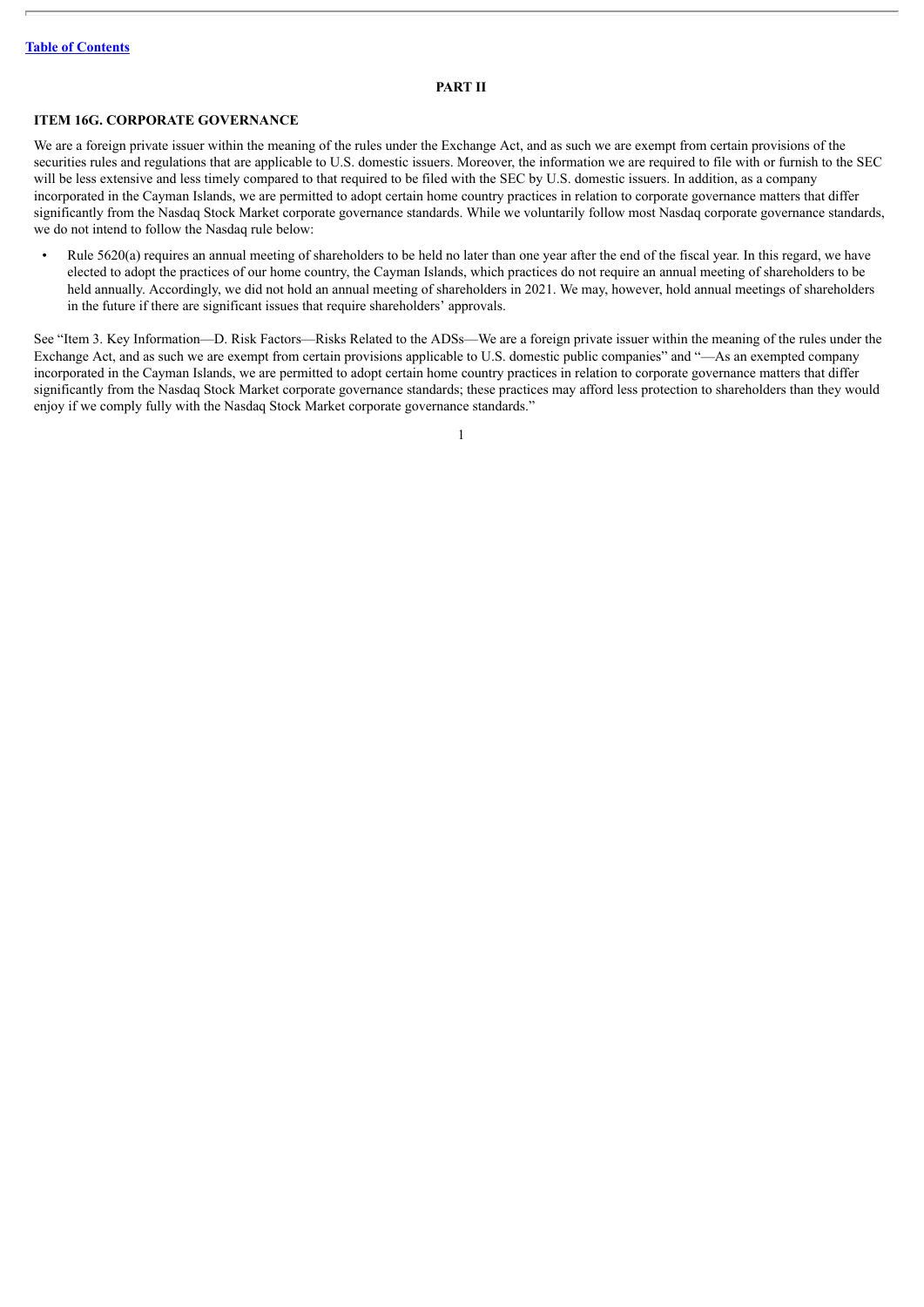r.

## **PART III**

## <span id="page-5-1"></span><span id="page-5-0"></span>**ITEM 19. EXHIBITS**

| <b>Exhibit No.</b> | <b>Description of Exhibit</b>                                                                     |
|--------------------|---------------------------------------------------------------------------------------------------|
| $12.1*$            | CEO Certification pursuant to Section 302 of the Sarbanes-Oxley Act of 2002                       |
| $12.2*$            | CFO Certification pursuant to Section 302 of the Sarbanes-Oxley Act of 2002                       |
| $13.1**$           | CEO Certification pursuant to Section 906 of the Sarbanes-Oxley Act of 2002                       |
| $13.2**$           | CFO Certification pursuant to Section 906 of the Sarbanes-Oxley Act of 2002                       |
| $104*$             | Cover Page Interactive Data File (embedded within the Inline XBRL document) Inline XBRL document) |

\* Filed with this amendment no.1 to annual report on Form 20-F

\*\* Furnished with this amendment no.1 to annual report on Form 20-F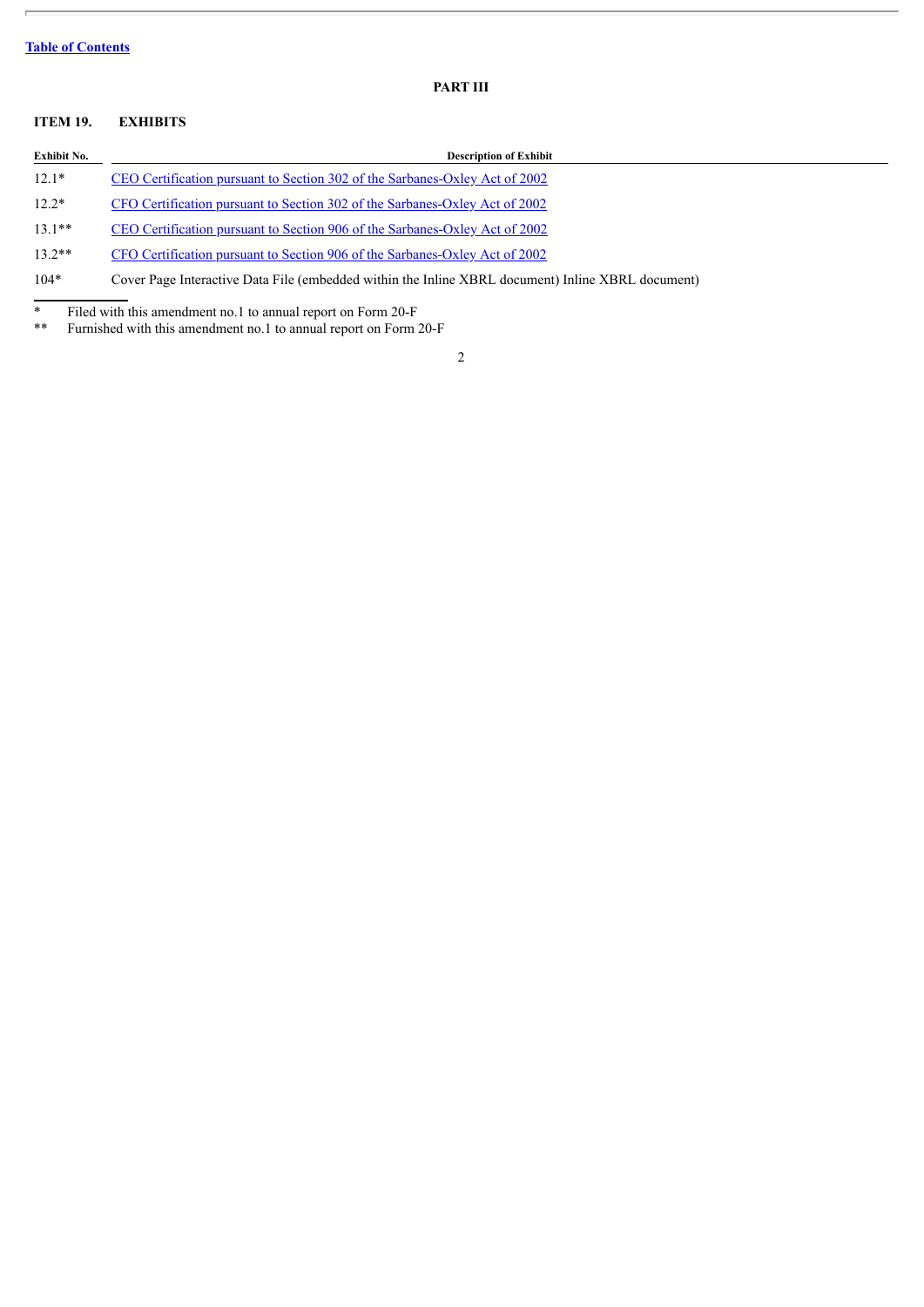## **SIGNATURES**

<span id="page-6-0"></span>The registrant hereby certifies that it meets all of the requirements for filing on Form 20-F and that it has duly caused and authorized the undersigned to sign this annual report on its behalf.

Agora, Inc.

By: /s/ Bin (Tony) Zhao Name: Bin (Tony) Zhao Title: Chief Executive Officer and Chairman

Date: May 25, 2022

3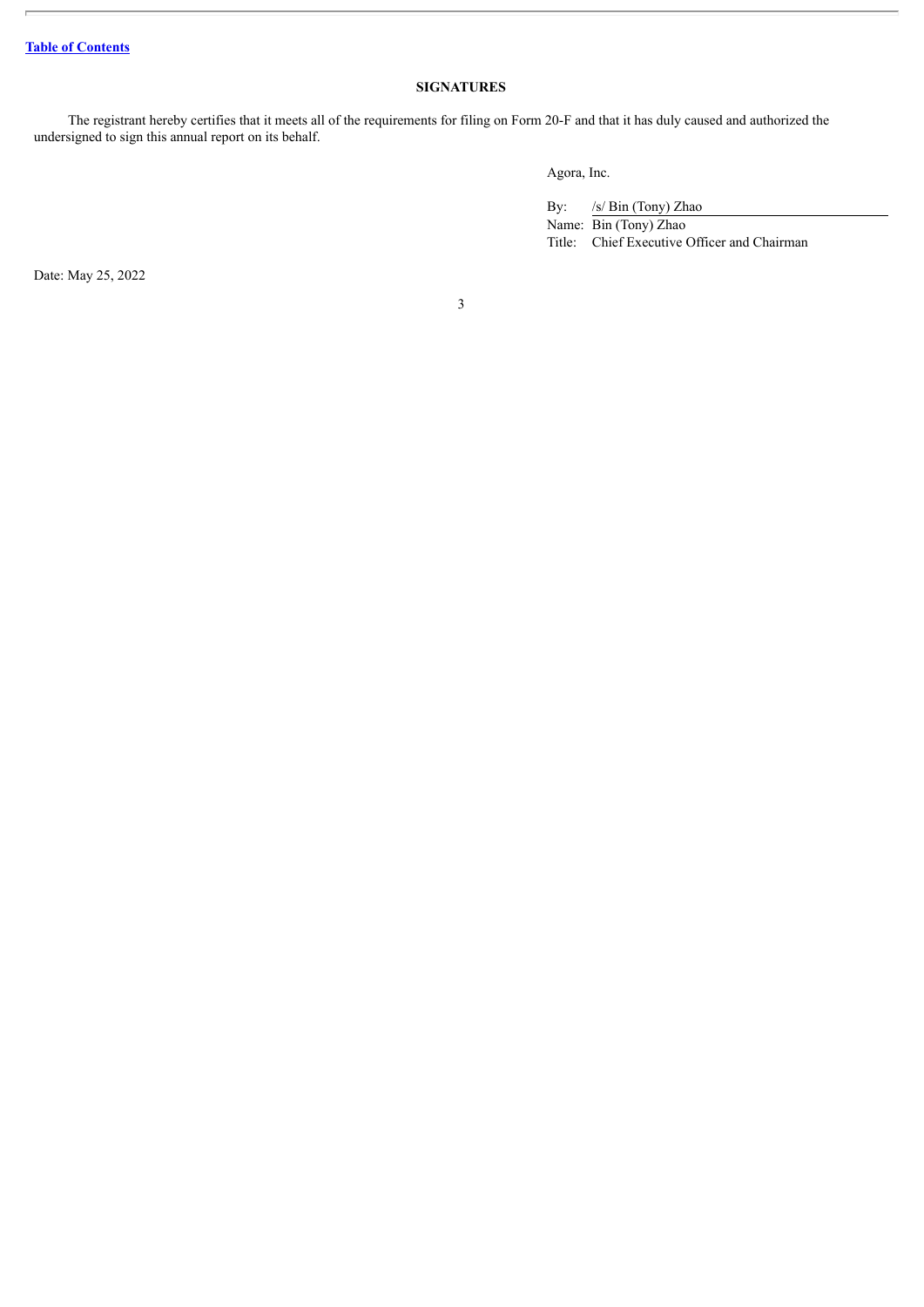## **Certification by the Principal Executive Officer**

#### **Pursuant to Section 302 of the Sarbanes-Oxley Act of 2002**

<span id="page-7-0"></span>I, Bin (Tony) Zhao, certify that:

- 1. I have reviewed this annual report on Form 20-F, as amended by Amendment No.1 on Form 20-F/A, of Agora, Inc. (the "company");
- 2. Based on my knowledge, this report does not contain any untrue statement of a material fact or omit to state a material fact necessary to make the statements made, in light of the circumstances under which such statements were made, not misleading with respect to the period covered by this report;
- 3. Based on my knowledge, the financial statements, and other financial information included in this report, fairly present in all material respects the financial condition, results of operations and cash flows of the company as of, and for, the periods presented in this report;
- 4. The company's other certifying officer(s) and I are responsible for establishing and maintaining disclosure controls and procedures (as defined in Exchange Act Rules 13a-15(e) and 15d-15(e)) and internal control over financial reporting (as defined in Exchange Act Rules 13a-15(f) and 15d-15(f) for the company and have:
	- (a) Designed such disclosure controls and procedures, or caused such disclosure controls and procedures to be designed under our supervision, to ensure that material information relating to the company, including its consolidated subsidiaries, is made known to us by others within those entities, particularly during the period in which this report is being prepared;
	- (b) Designed such internal control over financial reporting, or caused such internal control over financial reporting to be designed under our supervision, to provide reasonable assurance regarding the reliability of financial reporting and the preparation of financial statements for external purposes in accordance with generally accepted accounting principles;
	- (c) Evaluated the effectiveness of the company's disclosure controls and procedures and presented in this report our conclusions about the effectiveness of the disclosure controls and procedures, as of the end of the period covered by this report based on such evaluation; and
	- (d) Disclosed in this report any change in the company's internal control over financial reporting that occurred during the period covered by the annual report that has materially affected, or is reasonably likely to materially affect, the company's internal control over financial reporting; and
- 5. The company's other certifying officer(s) and I have disclosed, based on our most recent evaluation of internal control over financial reporting, to the company's auditors and the audit committee of the company's board of directors (or persons performing the equivalent functions):
	- (a) All significant deficiencies and material weaknesses in the design or operation of internal control over financial reporting which are reasonably likely to adversely affect the company's ability to record, process, summarize and report financial information; and
	- (b) Any fraud, whether or not material, that involves management or other employees who have a significant role in the company's internal control over financial reporting.

Date: May 25, 2022

By: /s/ Bin (Tony) Zhao Name: Bin (Tony) Zhao Title: Chief Executive Officer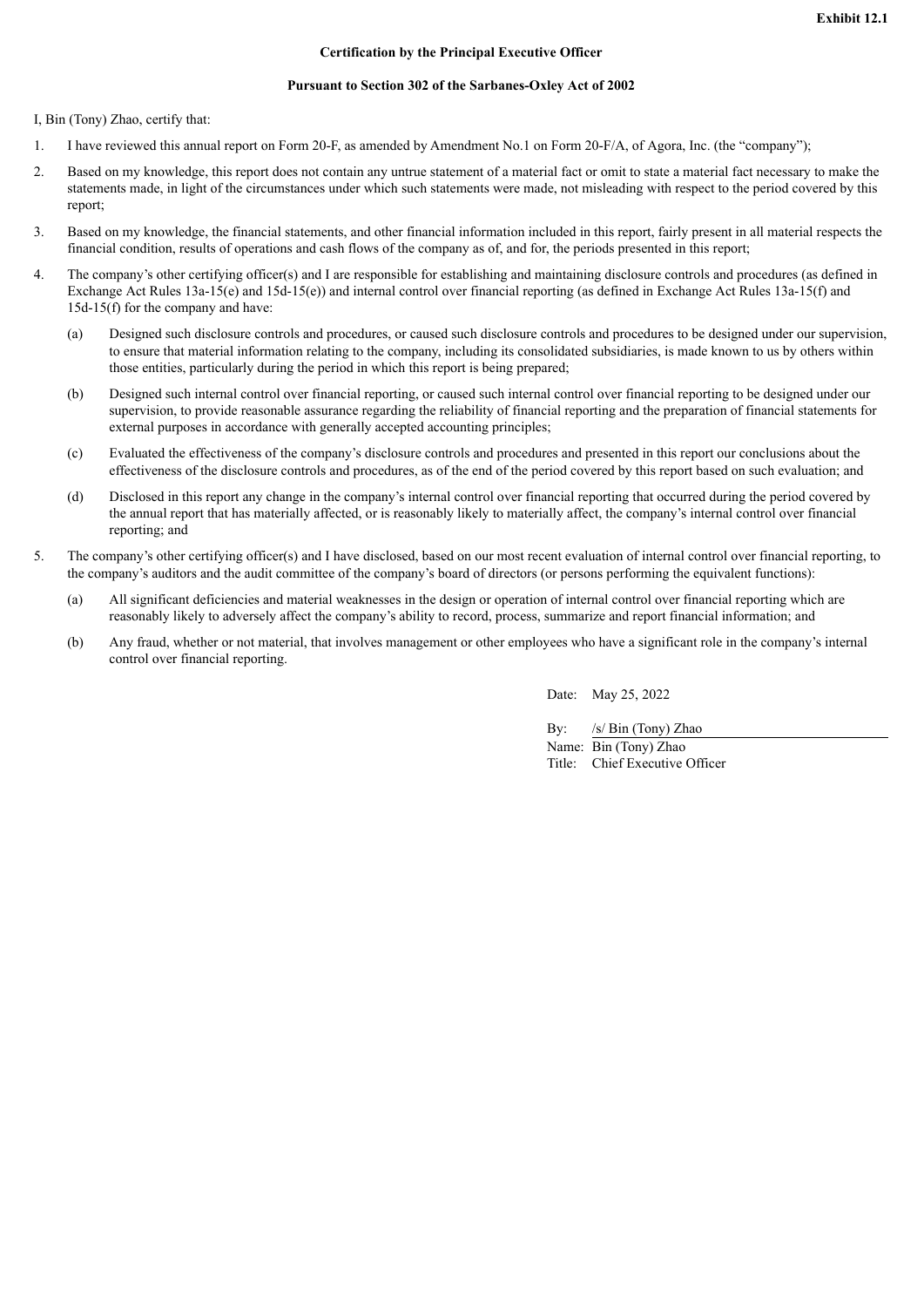### **Certification by the Principal Financial Officer**

### **Pursuant to Section 302 of the Sarbanes-Oxley Act of 2002**

<span id="page-8-0"></span>I, Jingbo Wang, certify that:

- 1. I have reviewed this annual report on Form 20-F, as amended by Amendment No.1 on Form 20-F/A, of Agora, Inc. (the "company");
- 2. Based on my knowledge, this report does not contain any untrue statement of a material fact or omit to state a material fact necessary to make the statements made, in light of the circumstances under which such statements were made, not misleading with respect to the period covered by this report;
- 3. Based on my knowledge, the financial statements, and other financial information included in this report, fairly present in all material respects the financial condition, results of operations and cash flows of the company as of, and for, the periods presented in this report;
- 4. The company's other certifying officer(s) and I are responsible for establishing and maintaining disclosure controls and procedures (as defined in Exchange Act Rules 13a-15(e) and 15d-15(e)) and internal control over financial reporting (as defined in Exchange Act Rules 13a-15(f) and 15d-15(f) for the company and have:
	- (a) Designed such disclosure controls and procedures, or caused such disclosure controls and procedures to be designed under our supervision, to ensure that material information relating to the company, including its consolidated subsidiaries, is made known to us by others within those entities, particularly during the period in which this report is being prepared;
	- (b) Designed such internal control over financial reporting, or caused such internal control over financial reporting to be designed under our supervision, to provide reasonable assurance regarding the reliability of financial reporting and the preparation of financial statements for external purposes in accordance with generally accepted accounting principles;
	- (c) Evaluated the effectiveness of the company's disclosure controls and procedures and presented in this report our conclusions about the effectiveness of the disclosure controls and procedures, as of the end of the period covered by this report based on such evaluation; and
	- (d) Disclosed in this report any change in the company's internal control over financial reporting that occurred during the period covered by the annual report that has materially affected, or is reasonably likely to materially affect, the company's internal control over financial reporting; and
- 5. The company's other certifying officer(s) and I have disclosed, based on our most recent evaluation of internal control over financial reporting, to the company's auditors and the audit committee of the company's board of directors (or persons performing the equivalent functions):
	- (a) All significant deficiencies and material weaknesses in the design or operation of internal control over financial reporting which are reasonably likely to adversely affect the company's ability to record, process, summarize and report financial information; and
	- (b) Any fraud, whether or not material, that involves management or other employees who have a significant role in the company's internal control over financial reporting.

Date: May 25, 2022

By: /s/ Jingbo Wang

Name: Jingbo Wang Title: Chief Financial Officer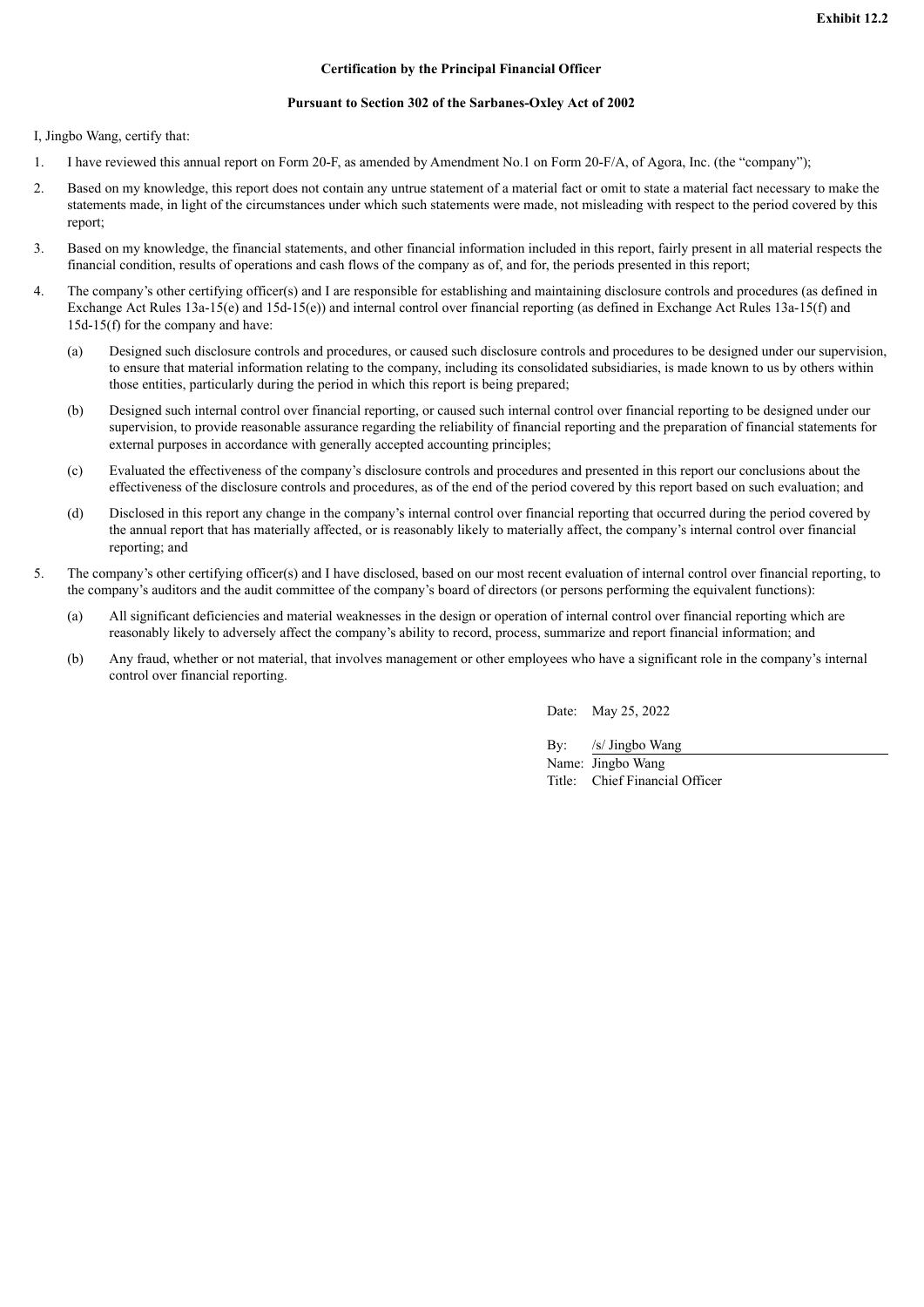#### **Certification by the Principal Executive Officer**

## **Pursuant to Section 906 of the Sarbanes-Oxley Act of 2002**

<span id="page-9-0"></span>In connection with the Annual Report of Agora, Inc. (the "Company") on Form 20-F for the year ended December 31, 2021, as amended by Amendment No. 1 on Form 20-F/A (the "Report"), I, Bin (Tony) Zhao, Chief Executive Officer of the Company, certify, pursuant to 18 U.S.C. Section 1350, as adopted pursuant to Section 906 of the Sarbanes-Oxley Act of 2002, that to my knowledge:

(1) The Report fully complies with the requirements of Section 13(a) or 15(d) of the Securities Exchange Act of 1934; and

(2) The information contained in the Report fairly presents, in all material respects, the financial condition and results of operations of the Company.

Date: May 25, 2022

By: /s/ Bin (Tony) Zhao Name: Bin (Tony) Zhao Title: Chief Executive Officer